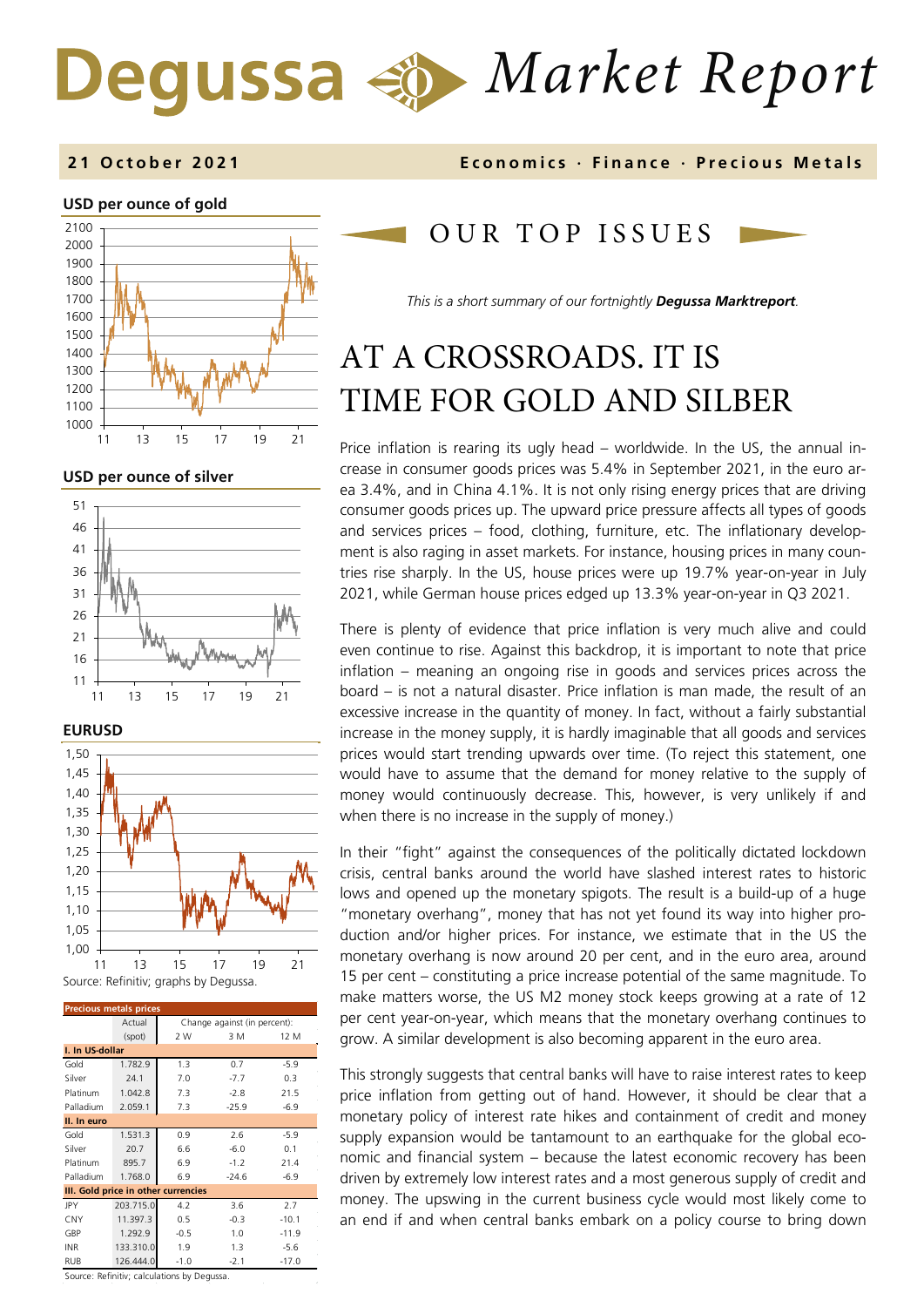

(c) Platinum

15 16 17 18 19 20 21

3400

(d) Palladium

15 17 19 21



price inflation. In fact, it doesn't take much to expect that it would trigger the next big crisis.

What if central banks don't end their inflationary policy? In the extreme, price inflation could spin out of control if and when market agents lose confidence in central banks' ever abandoning their inflationary course. This, in turn, could lead to a brutal currency collapse. In all likelihood, central banks would not want to take such a risk, so that at some point, they will have to put their money where their mouths are and raise interest rates. Any such action, however, will most likely be "cosmetic" in nature, meaning that central banks will likely do their very best to avoid bringing real (that is: inflation-adjusted) interest rates back into positive territory; especially because global debt levels are already crushingly high, and many borrowers could not survive in an environment of higher real borrowing costs.

As noted earlier, if central banks meant business and were to combat price inflation by raising interest rates back to "normal levels", a recession-depression would be inevitable. However, from today's "macro-economic management consensus", a sharp drop in output and rise in unemployment would clearly be unacceptable. All this points to the conclusion that central banks will most likely maintain their "passive stance" as long as possible, refraining from bringing real interest rates back to economically meaningful, hoping that the current increase in consumer goods price inflation will prove to be temporary.

Against this backdrop, it should become evident that central banks' inflationary monetary policy has reached a crossroads. The best Investors can hope for is that price inflation does not spin out of control, but they have little reason to believe that price inflation – be it in the form of soaring consumer goods and/or asset prices – will decline towards more modest levels. First and foremost, the purchasing power of the currency – be it the US dollar, the euro, the Chinese renminbi, the Japanese yen – will fall victim to the ongoing inflationary policies of the central banks. It is fair to assume that escaping the "inflation tax" will be a key challenge for any saver and investor in the coming years.

Since August 2020, stocks and crypto units have outperformed, while gold and silver have underperformed. However, the savvy investor should not get carried away. Central banks are creating a "make-believe world" of epic proportions, and they have been relatively successful in allaying investor risk and inflation concerns so far. But people will increasingly realise that with the issue of ever greater amounts of money, price inflation will eat away the fruits of their labour, that their standard of living is declining, that some get rich while a great many people get poorer. Once people wake up, inflationary policies become self-defeating, and the economic and political structure it helped to build will break down.

While physical gold and silver have fallen out of investor favour lately, they represent one solid option to shield your portfolio against the debasement of the currencies orchestrated by central bank policy. These precious metals represent truly "sound money". The exchange value of gold and silver cannot be permanently manipulated downwards by central banks, especially not when times get really hard. What is more, physical gold and silver do not – in contrast to bank deposits – carry a counterparty or default risk. Last but not least, physical gold and silver make the investor independent from the financial system, its trading hours, settlement and delivery procedures and costs.



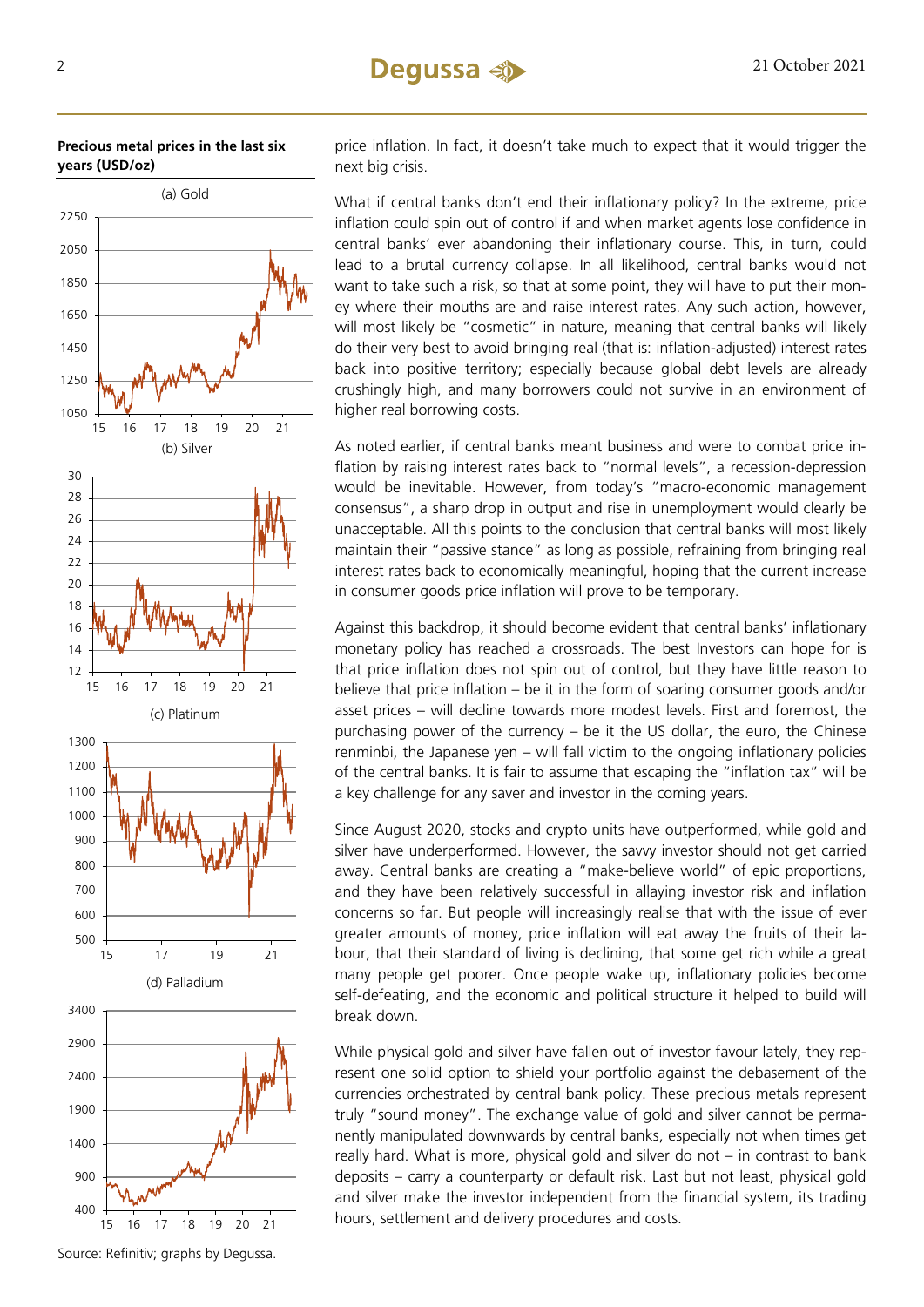In summary, adding physical gold and silver to your portfolio at current prices makes perfect sense to those long-term oriented investors who share the view that central banking has actually arrived at a crossroads – and those who believe that the most likely scenario is the inflationary regime continuing to push its limits, a scenario that is much more probable than the return to prudent monetary policy.

#### *The podcast for this article can be found [here](https://soundcloud.com/user-889325874/at-a-crossroads-it-is-time-for-gold-and-silver).*



\*\*\*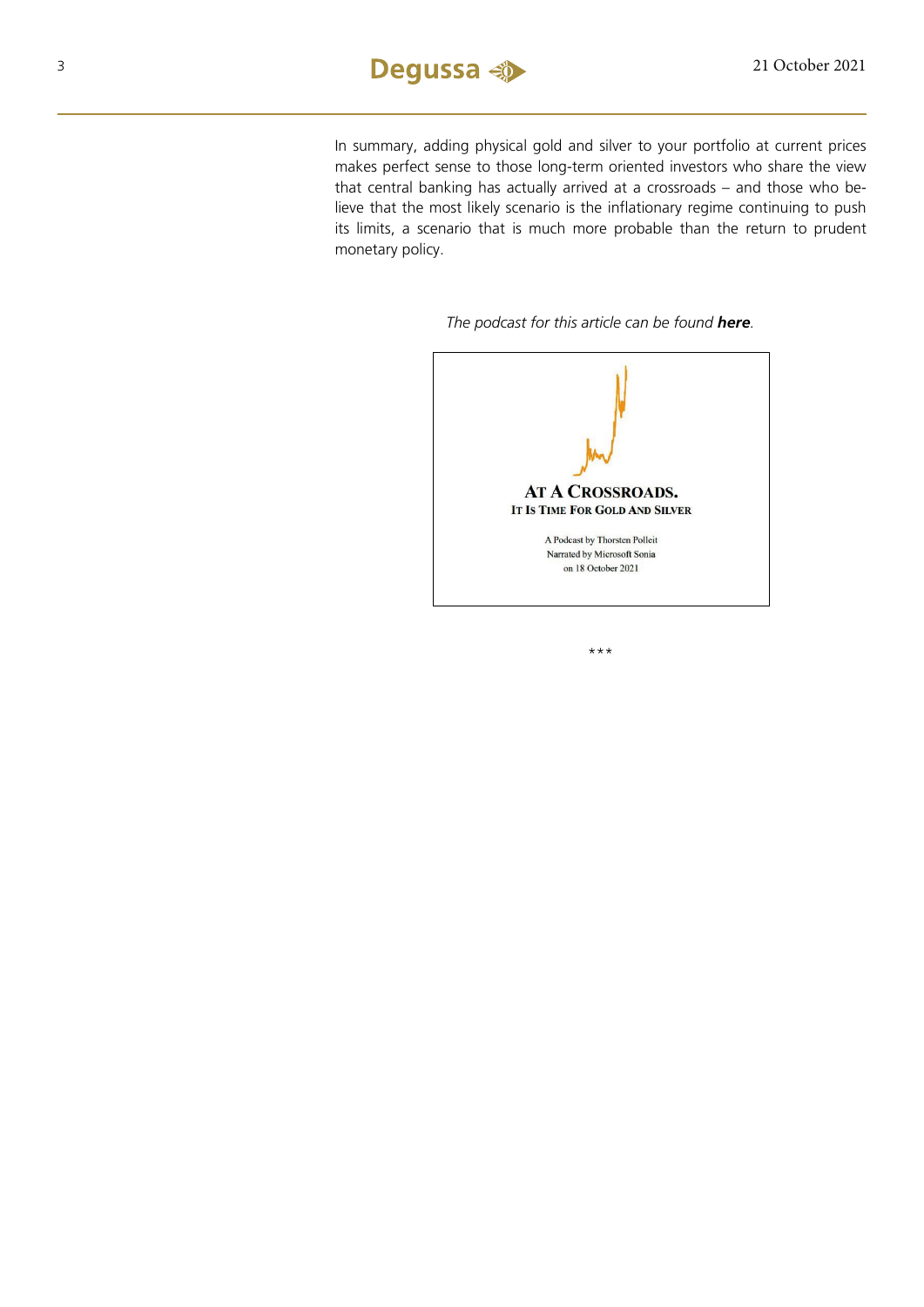## PRECIOUS METALS PRICES

**In US-Dollar per ounce**

|                             | Gold        |              | <b>Silver</b> |              | Platinum   |              | Palladium   |              |  |
|-----------------------------|-------------|--------------|---------------|--------------|------------|--------------|-------------|--------------|--|
| I. Actual                   | 1782.2      |              | 24.1          |              | 1044.0     |              | 2060.4      |              |  |
| II. Gliding averages        |             |              |               |              |            |              |             |              |  |
| 10 days                     |             | 1770.0       |               | 23.0         |            | 1018.8       |             | 2038.0       |  |
| 20 days                     |             | 1761.6       |               | 22.8         |            | 995.5        |             | 1984.4       |  |
| 50 days                     |             | 1778.8       |               | 23.3         |            | 990.9        |             | 2197.4       |  |
| 100 days                    |             | 1795.8       |               | 24.7         |            | 1041.4       |             | 2456.2       |  |
| 200 days                    |             | 1794.5       |               | 25.5         |            | 1114.6       |             | 2521.9       |  |
|                             |             |              |               |              |            |              |             |              |  |
| III. Estimates for end 2021 |             | 2448         |               | 47           |            | 1272         |             | 2710         |  |
| (1)                         |             | 37           |               | 96           | 22         |              |             | 32           |  |
| <b>Band width</b>           | Low<br>1750 | High<br>2684 | Low<br>23.0   | High<br>55.1 | Low<br>950 | High<br>1472 | Low<br>2280 | High<br>2910 |  |
| (1)                         | $-2$        | 51           | $-4$          | 129          | -9         | 41           | 11          | 41           |  |
| V. Annual averages          |             |              |               |              |            |              |             |              |  |
| 2018                        | 1253        |              | 17.1          |              | 947        |              | 857         |              |  |
| 2019                        | 1268        |              | 15.8          |              | 880        |              | 1019        |              |  |
| 2020                        | 1382        |              | 16.1          |              | 862        |              | 1511        |              |  |

#### **In Euro per ounce**

|                                            | Gold                 |                    | <b>Silver</b>     |                     | Platinum            |                    | Palladium          |                    |  |
|--------------------------------------------|----------------------|--------------------|-------------------|---------------------|---------------------|--------------------|--------------------|--------------------|--|
| I. Actual                                  | 1531.4               |                    | 20.7              |                     | 897.0               |                    | 1770.4             |                    |  |
| II. Gliding averages                       |                      |                    |                   |                     |                     |                    |                    |                    |  |
| 10 days                                    | 1528.3               |                    | 19.9              |                     | 879.6               |                    | 1759.6             |                    |  |
| 20 days                                    |                      | 1516.1             |                   | 19.6                |                     | 856.7              |                    | 1707.8             |  |
| 50 days                                    |                      | 1518.2             |                   | 19.9                |                     | 845.8              |                    | 1874.7             |  |
| 100 days                                   |                      | 1519.9             |                   | 20.9                |                     | 881.1              |                    | 2076.8             |  |
| 200 days                                   | 1504.6               |                    | 21.4              |                     | 933.9               |                    | 2113.1             |                    |  |
| III. Estimates for end 2021<br>(1)         | 2044<br>33           |                    | 39<br>90          |                     | 1062<br>18          |                    | 2263<br>28         |                    |  |
| <b>Band width</b><br>(1)                   | Low<br>1470<br>$-4$  | High<br>2260<br>48 | Low<br>19.0<br>-8 | High<br>46.6<br>125 | Low<br>800<br>$-11$ | High<br>1240<br>38 | Low<br>1920<br>8   | High<br>2450<br>38 |  |
| V. Annual averages<br>2018<br>2019<br>2020 | 1116<br>1072<br>1235 |                    | 15<br>13<br>14    |                     | 844<br>743<br>770   |                    | 760<br>863<br>1350 |                    |  |

Source: Refinitiv; calculations and estimates Degussa. Numbers are rounded.

 $(1)$  On the basis of actual prices.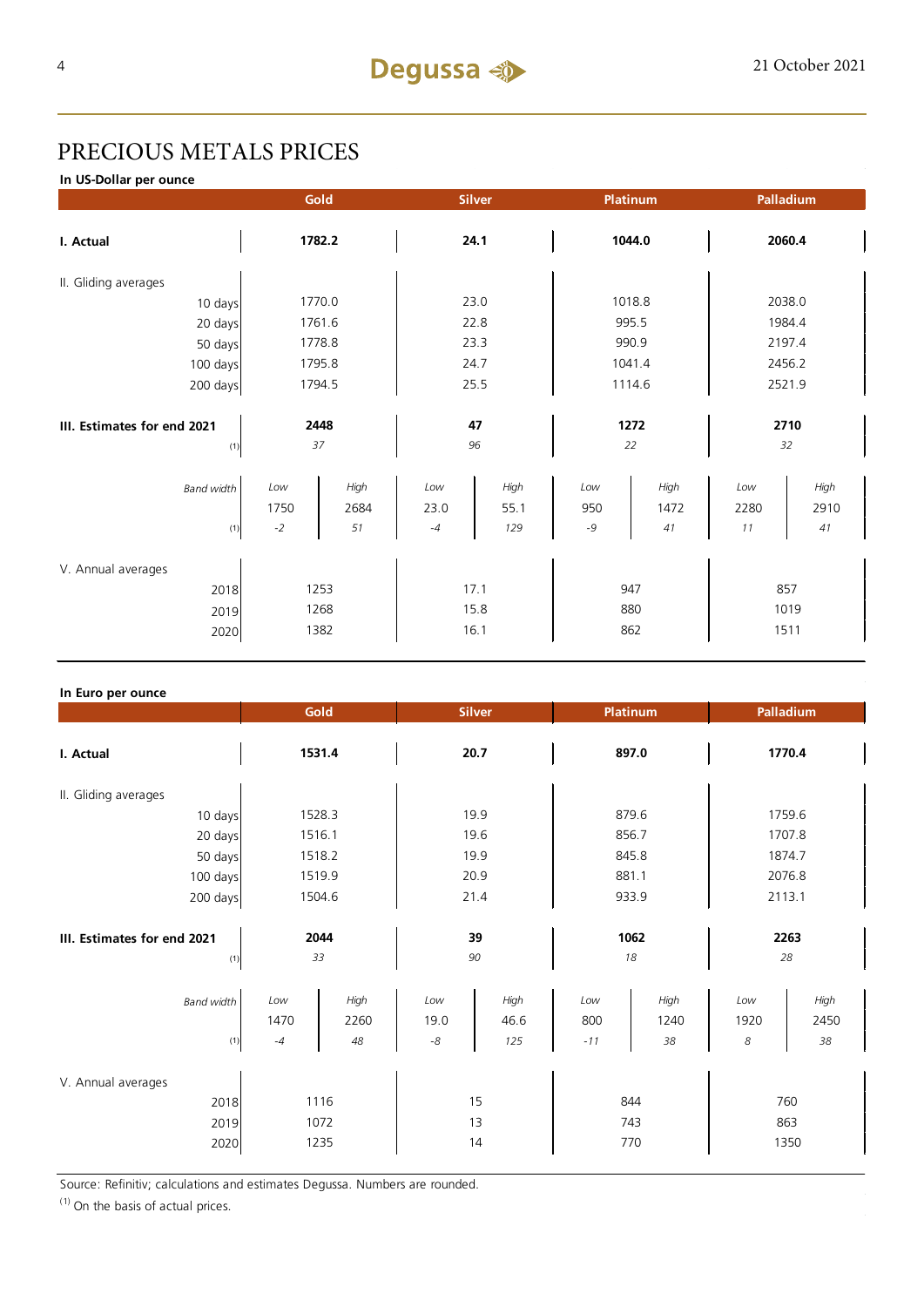## BITCOIN, PERFORMANCE OF VARIOUS ASSET CLASSES

#### **Bitcoin in US dollars**



#### **Performance of stocks, commodities, FX and bonds**

(a) In national currencies (b) In euro





Source: Refinitiv; calculations by Degussa.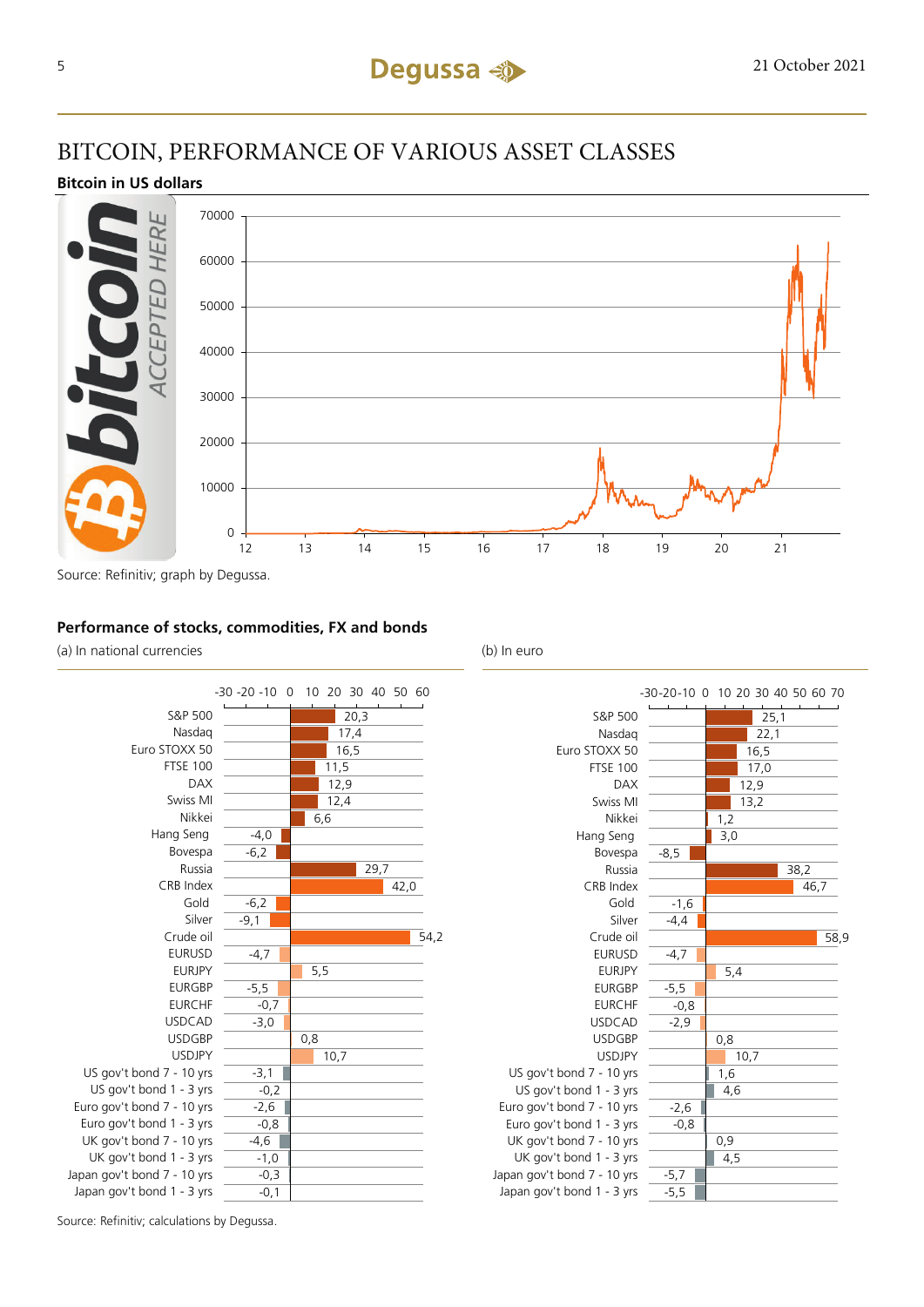| <i><b>Issue</b></i>                                                                        | Content                                                              |  |  |  |
|--------------------------------------------------------------------------------------------|----------------------------------------------------------------------|--|--|--|
| 21 October 2021                                                                            | At A Crossroads. It Is Time For Gold And Silver                      |  |  |  |
| 7 October 2021                                                                             | Here Comes The Inflation Beast                                       |  |  |  |
| 23 September 2021                                                                          | Evergrande: China's Potential 'Lehman moment'?                       |  |  |  |
| 8 September 2021                                                                           | It All Depends On The Fed's 'Safety Net'                             |  |  |  |
| 26 August 2021                                                                             | Our Money Gets Thrown Under The Bus                                  |  |  |  |
| 12 August 2021                                                                             | The Crime of 1971                                                    |  |  |  |
| 29 July 2021                                                                               | Gold And The Market Fear That Is Not                                 |  |  |  |
| 15 July 2021                                                                               | Gold and the Monetary Policy Empire of Deception                     |  |  |  |
| 1 July 2021                                                                                | Investors believing the impossible, making the price of gold falter  |  |  |  |
| 17 June 2021                                                                               | Gold Against Neglected Risks                                         |  |  |  |
| 2 June 2021                                                                                | Gold And Inflation                                                   |  |  |  |
| 20 May 2021                                                                                | The Price Correction In The Crypto Space Is Not The End              |  |  |  |
| 6 May 2021                                                                                 | The Dark Side of the Yield Curve Control Policy                      |  |  |  |
| 22 April 2021                                                                              | Bitcoin and the Golden Opportunity                                   |  |  |  |
| 8 April 2021                                                                               | On Precious Metal 2021 Price Forecasts                               |  |  |  |
| 25 March 2021                                                                              | Money Matters For Gold And Silver Prices                             |  |  |  |
| 11 March 2021                                                                              | Interest Rates are to the Price of Gold What Gravity is to the Apple |  |  |  |
| 25 February 2021                                                                           | The Dangers Of Digital Central Bank Money                            |  |  |  |
| 11 February 2021                                                                           | Gold Is Not In Bubble Territory                                      |  |  |  |
| 28 January 2021                                                                            | It Is High Time To Buy Gold And Silver                               |  |  |  |
| 14 January 2021                                                                            | The Great Gold And Silver Bull Market Is On                          |  |  |  |
| 17 December 2020                                                                           | Gold Against US-Dollar Risk. A Value Proposition                     |  |  |  |
| 3 December 2020                                                                            | Keep Your Cool - And Physical Gold And Silver                        |  |  |  |
| 19 November 2020                                                                           | It is Going to be Wild. Hold on to Physical Gold                     |  |  |  |
| 5 November 2020                                                                            | For In Fire Gold Is Tested                                           |  |  |  |
| 22 October 2020                                                                            | The Policy of Inflating Everything, Not Only The Price Of Gold       |  |  |  |
| 8 October 2020                                                                             | President Trump Is Good For Gold, Or Isn't He?                       |  |  |  |
| 24 September 2020                                                                          | Get Physical With Gold                                               |  |  |  |
| 10 September 2020                                                                          | The Inflation Threat And The Case For Gold                           |  |  |  |
| 27 August 2020                                                                             | We Need Sound Money To Regain and Defend Our Liberties               |  |  |  |
| 13 August 2020                                                                             | Gold And Silver Prices Are Set To Trend Even Higher                  |  |  |  |
| 30 July 2020                                                                               | The Big Short In Official Currencies                                 |  |  |  |
| 16 July 2020                                                                               | "World Gold Price" Hits A New Record                                 |  |  |  |
| 2 July 2020                                                                                | Some Things You Need To Know About Money                             |  |  |  |
| 4 June 2020                                                                                | Gold in Times of Economic Crisis and Social Revolution               |  |  |  |
| 20 May 2020                                                                                | First the Money Supply Shock, Then the Inflation Shock               |  |  |  |
| 7 May 2020                                                                                 | Be Aware of What Inflation Really Is                                 |  |  |  |
| 23 April 2020                                                                              | The Undesirable Effects of the Corona-Virus Relief Package           |  |  |  |
| 9 April 2020                                                                               | The Boom And Bust Theory That Does Not Crash                         |  |  |  |
| The Degussa Marktreport (German) and the Degussa Market Report (English) are available at: |                                                                      |  |  |  |

### **Articles in earlier issues of the** *Degussa Market Report*

**www.degussa-goldhandel.de/de/marktreport.aspx**.